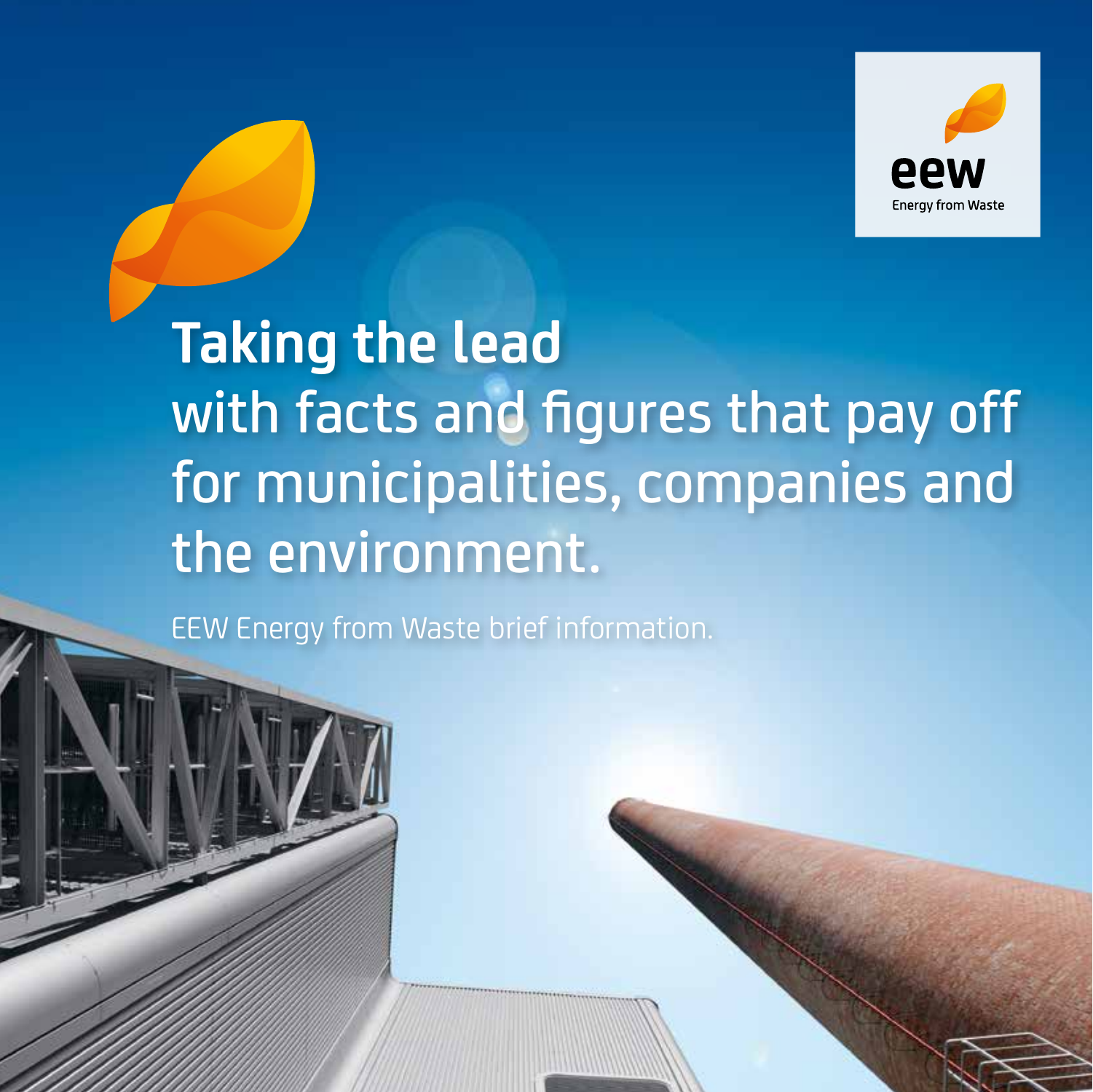# **Welcome to EEW Energy from Waste!**

Energy is essential to everyday life. Since supplies of fossil fuels are limited, the use of energy from waste is becoming increasingly important. As Germany's leading company in the production of environmentally friendly energy from thermal waste recovery, it is our mission to take the lead: With ultra-modern energy from waste plants. With state-of-the-art technology that meets the latest environmental standards. With highly qualified, dedicated employees. With good and constructive relationships with citizens, municipalities and companies. And, of course, with environmentally friendly energy from waste.



**1 tonne of waste = 600 KWh of power**

Power from waste is an important resource. The calorific value of the material is comparable to that of brown coal making it virtually predestined for energy use.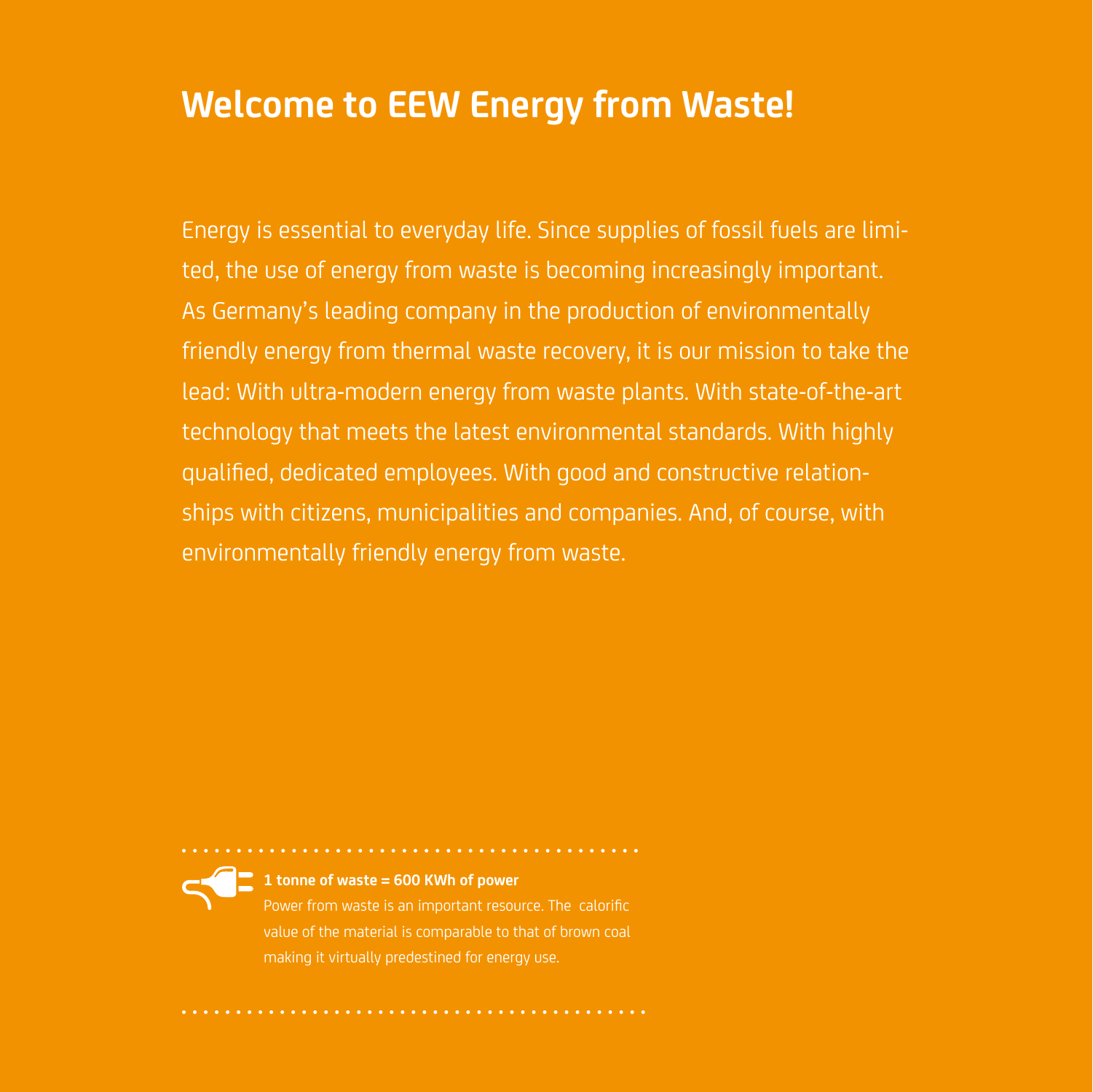### **The corporate structure of EEW Energy from Waste (simplified):**

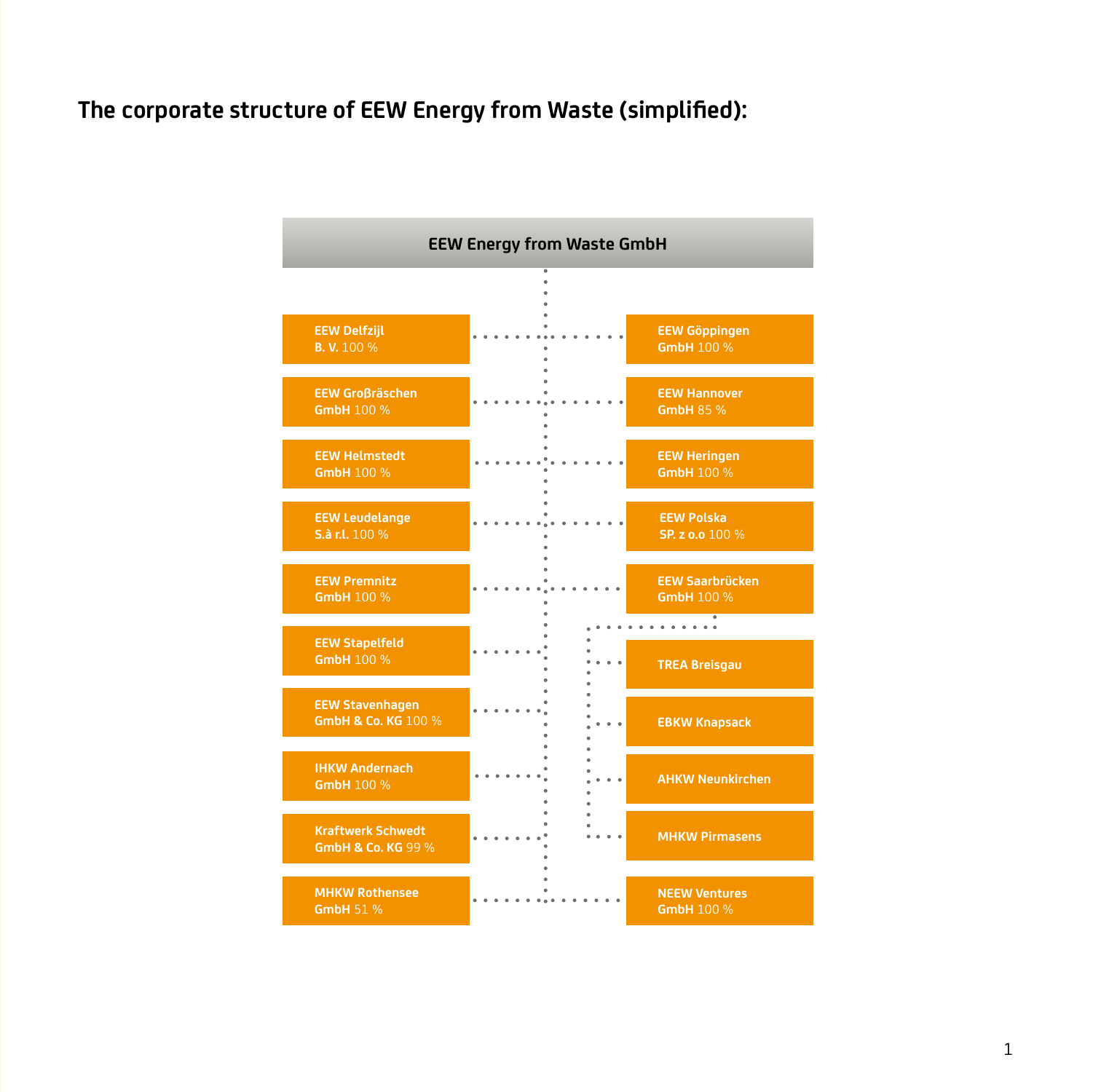

# **17**

Plants in Germany and in neighbouring countries

ساري

eew

Around





Approx.

 **5,000,000**

tonnes of energy recycling capacity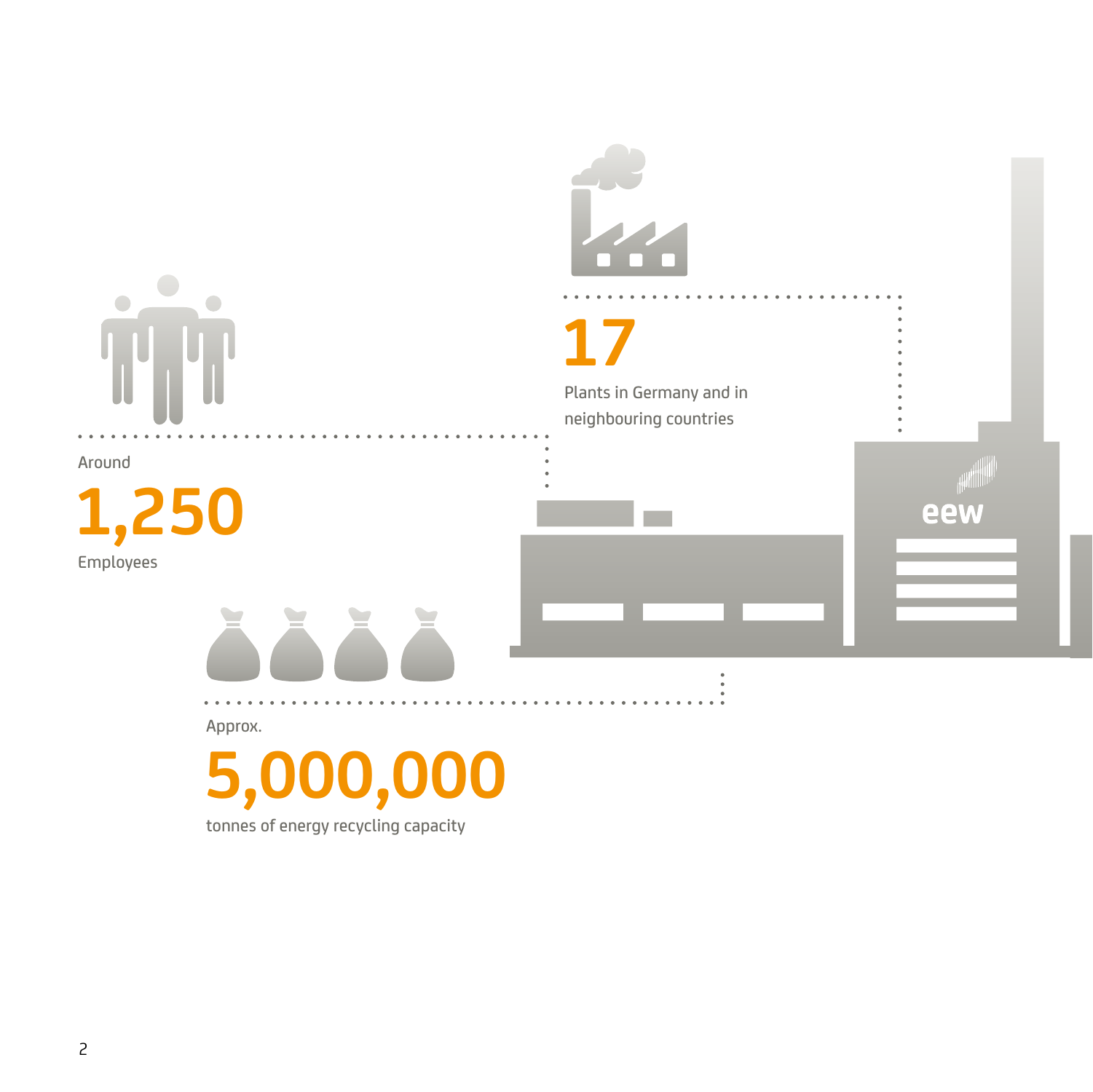

Approx.

# **4,450,000**

megawatt hours of process steam and district heating generated in a resource-friendly manner



Around

**2,400,000** 

 $\Rightarrow$ 

megawatt hours of power produced in a climate-friendly manner

Reference:

power, district heating and steam volume produced by 17 EEW Energy from Waste plants in 2021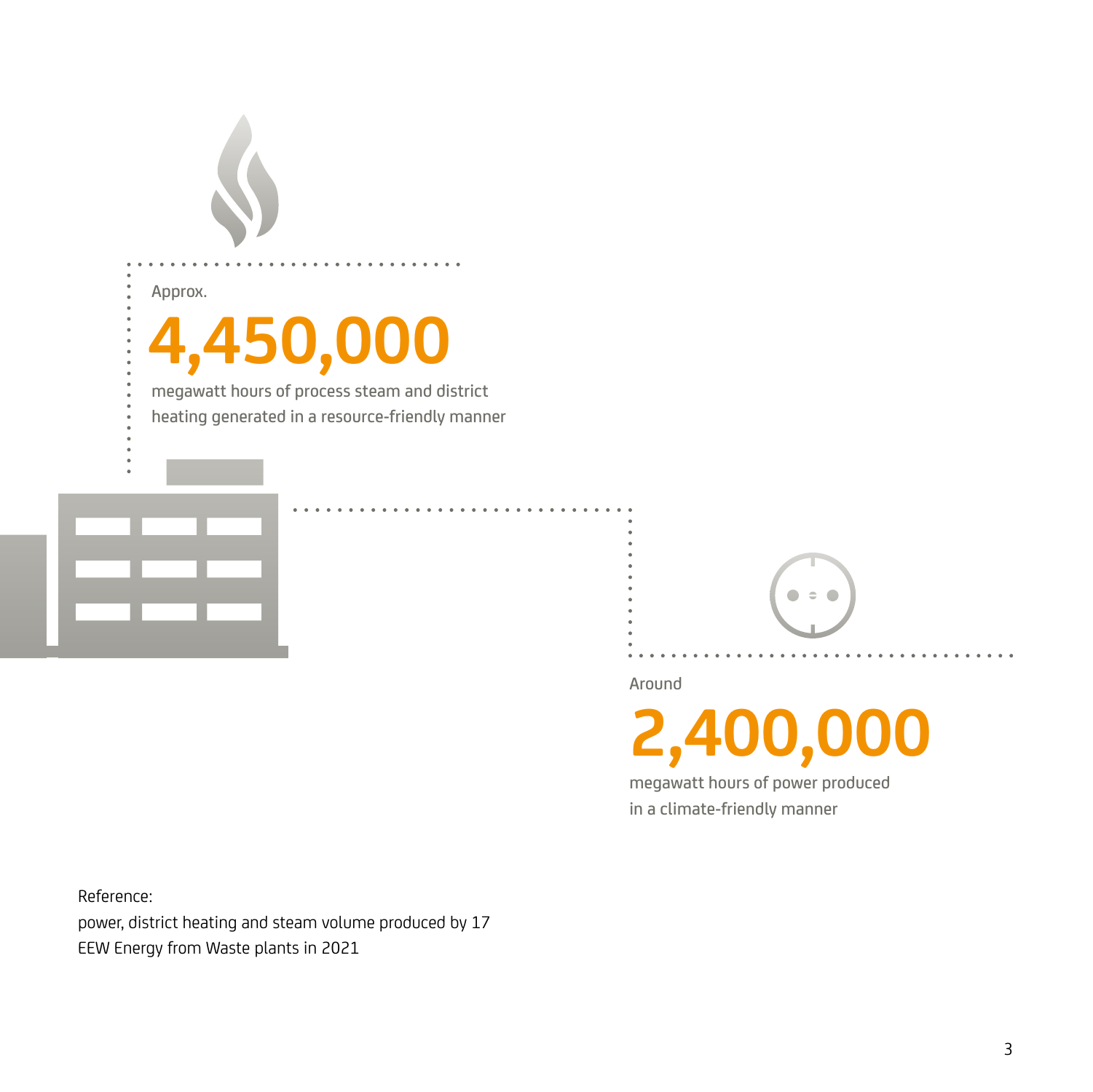# **Taking the lead** with environmentally friendly energy from waste.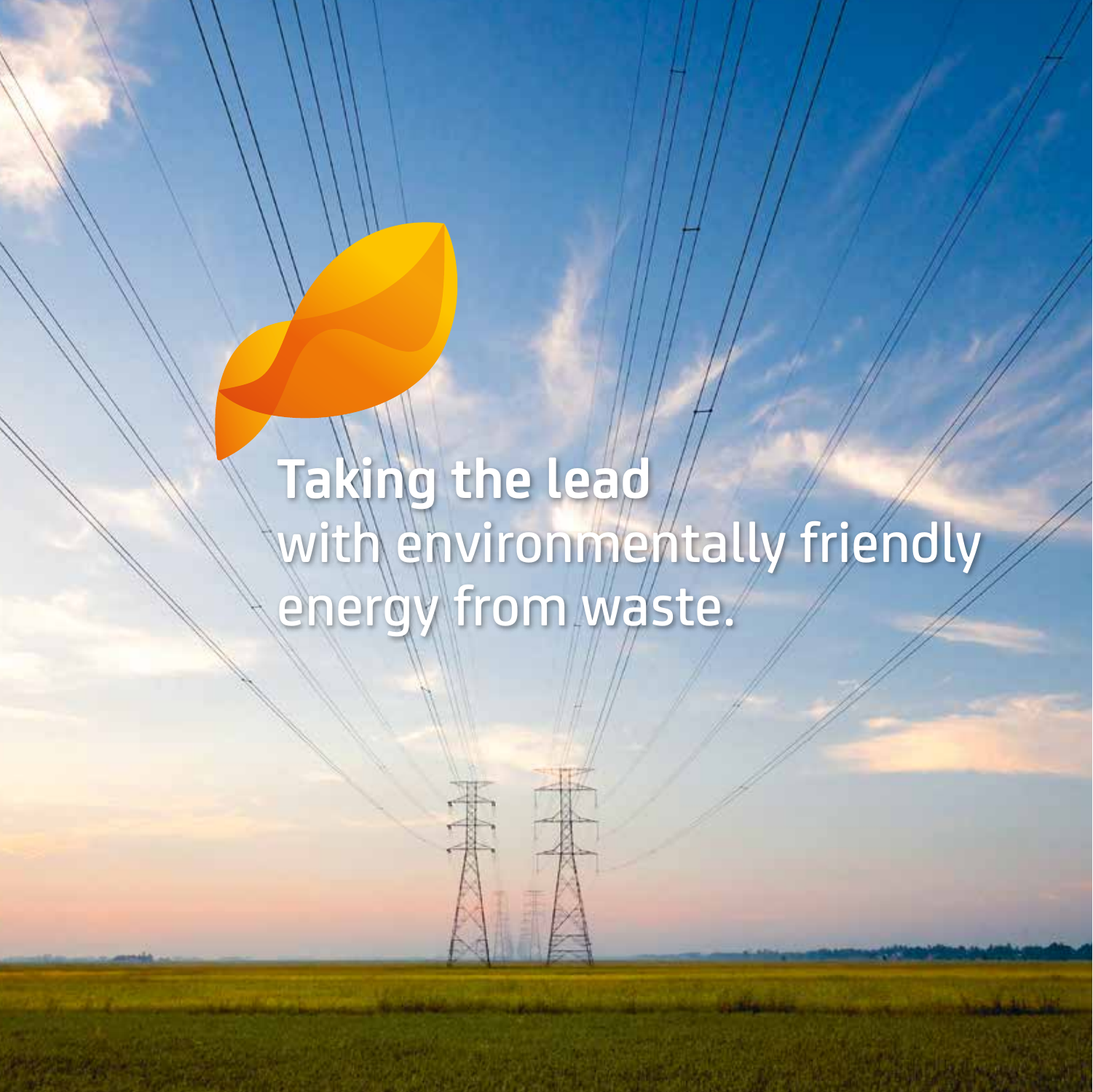

### **We tackle the future. And assume responsibility.**

For around 30 years, the EEW Energy from Waste Group has been planning, building and operating thermal waste treatment plants that set standards across Europe. Our current network of 17 plants in Germany and neighbouring countries has a yearly energy recovery capacity of around 5.0 million tonnes of waste. We efficiently utilise the energy contained in the waste to generate process steam for industrial plants, district heating for residential areas and eco-friendly electricity. EEW's electricity output alone corresponds to the power required by around 685,000 households.\*

By using state-of-the-art technologies, we ensure a high degree of efficiency, availability and environmental protection. In addition to the expertise that we have acquired over the years, our size is also an advantage for our customers. In EEW's plant network, we have created a unique logistical infrastructure which offers maximum flexibility in acceptance capacity and therefore guarantees reliable waste management in both the short and long term.

For us, taking the lead means being excellent today and even better tomorrow. We want to be measured by our performance, our low emissions and our success.

\* Assumed average annual household energy consumption: 3,500 kWh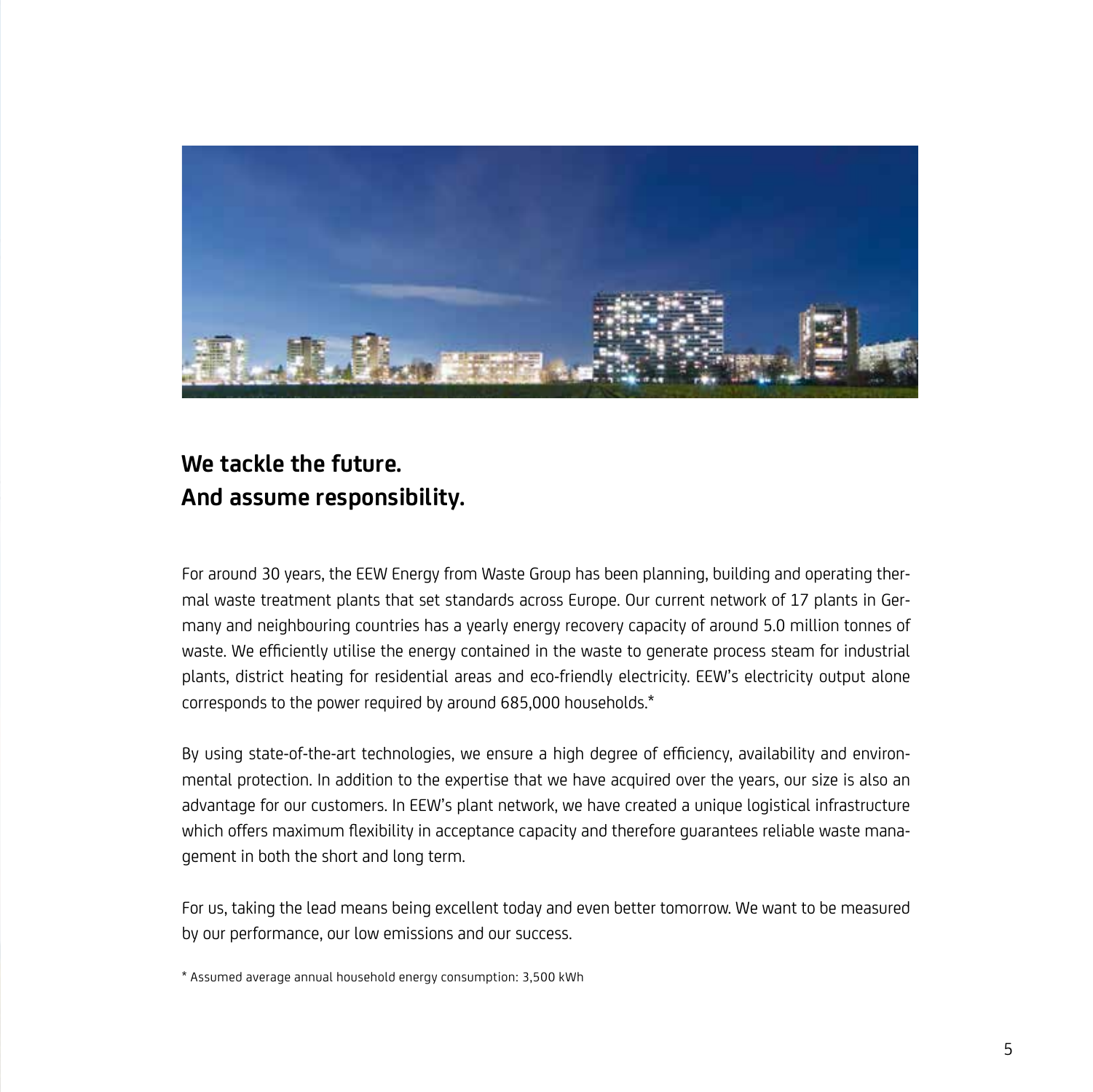# **EEW plants symbolise high efficiency and low emissions. In 17 plants in Germany and in neighbouring countries.**

|                | <b>Location</b>         | <b>Commissioning</b> | <b>Lines</b>   | Capacity t/a |
|----------------|-------------------------|----------------------|----------------|--------------|
| $\mathbf{1}$   | Andernach               | 2008                 | $1\,$          | 140,000      |
| $\overline{c}$ | Delfzijl (Netherlands)  | 2010/2019            | 3              | 576,000      |
| 3              | Eschbach (Breisgau)     | 2005                 | $1\,$          | 175,000      |
| 4              | Göppingen               | 1975                 | $1\,$          | 168,000*     |
| 5              | Großräschen             | 2008                 | $1\,$          | 300,000      |
| 6              | Hannover                | 2005                 | $\overline{c}$ | 280,000      |
| $\overline{7}$ | Helmstedt               | 1998                 | $\overline{3}$ | 525,000      |
| 8              | Heringen                | 2009                 | $\overline{c}$ | 310,000      |
| $\overline{9}$ | Knapsack (Hürth)        | 2009                 | $\overline{c}$ | 320,000      |
| 10             | Leudelange (Luxembourg) | 2010                 | $1\,$          | 170,000      |
| 11             | Magdeburg-Rothensee     | 2005/2006            | $\overline{4}$ | 660,000      |
| 12             | Neunkirchen             | 1970                 | $\overline{c}$ | 160,000      |
| 13             | Pirmasens               | 1999                 | $\overline{c}$ | 180,000      |
| 14             | Premnitz                | 2008/2021            | $\overline{c}$ | 300,000      |
| 15             | Schwedt                 | 2011                 | $\mathbf 1$    | 330,000      |
| 16             | Stapelfeld              | 1979                 | $\overline{c}$ | 350,000      |
| 17             | Stavenhagen             | 2007                 | $1\,$          | 150,000      |
|                |                         |                      | 31             | 5,094,000    |
|                | * 3 year average        |                      |                |              |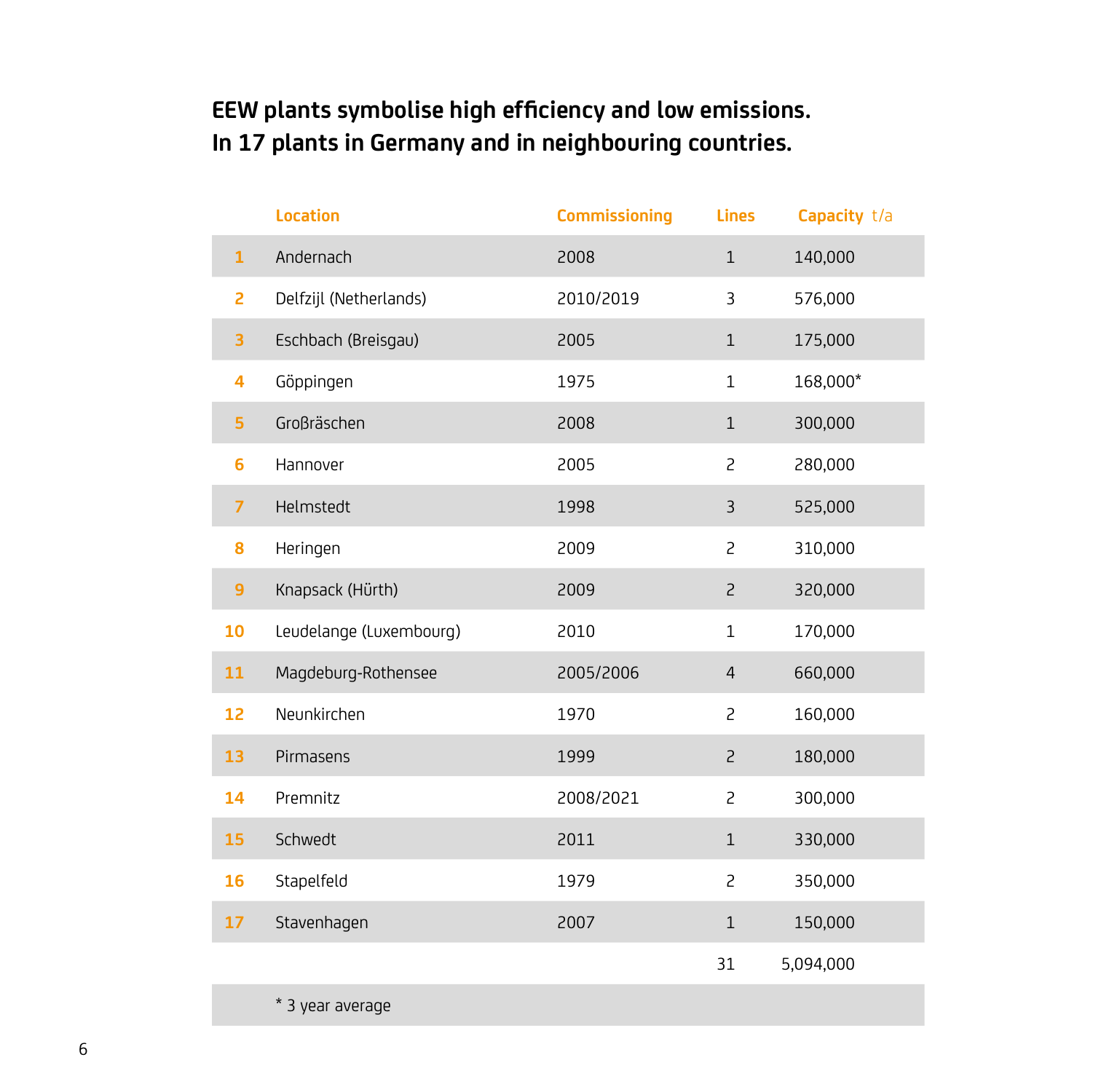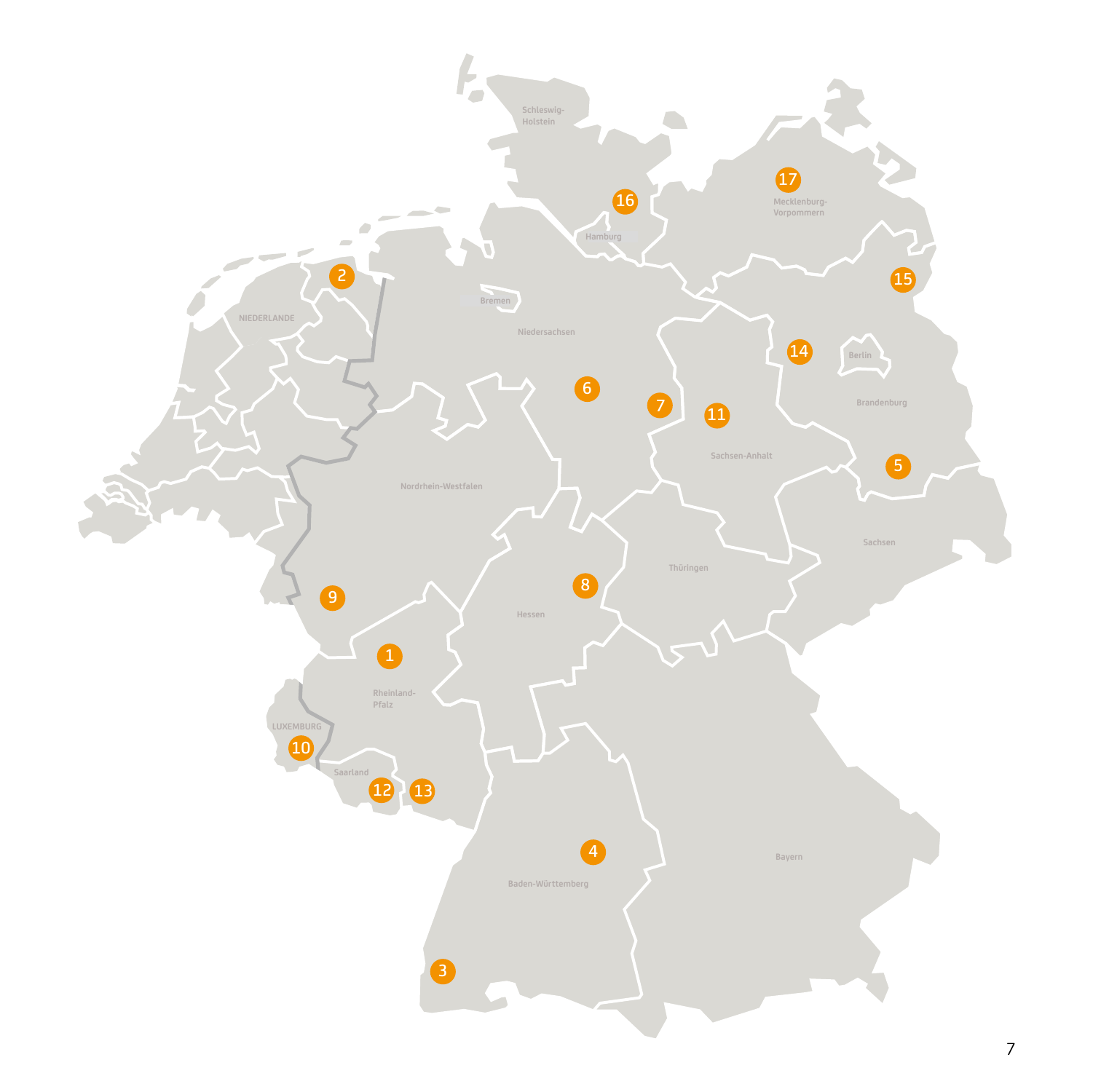# **Taking the lead** for the air purity requirement.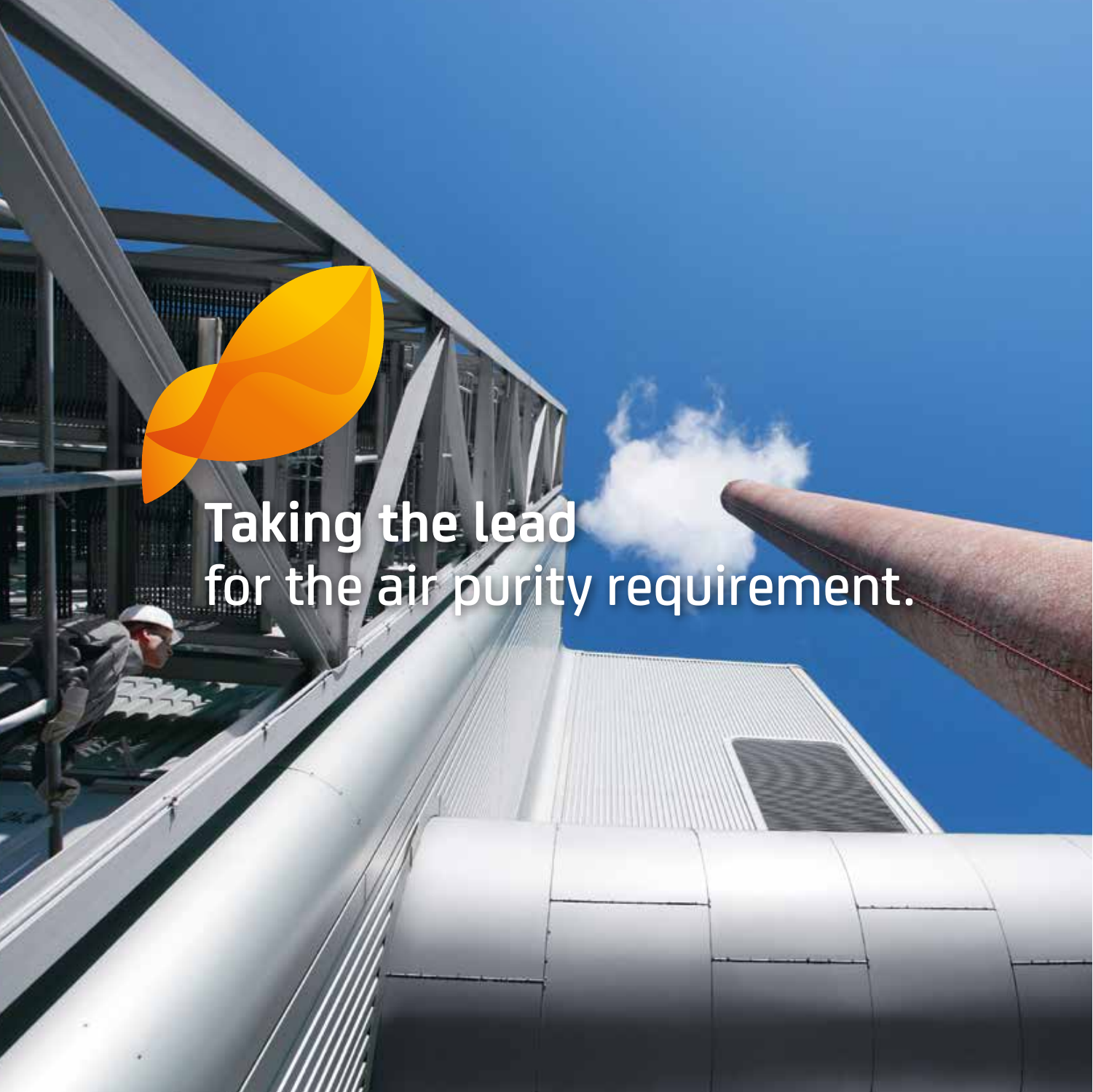### **We shrink the carbon footprint. A benefit for the environment.**

Generating energy from waste actively contributes to environmental protection. As waste contains 50per cent biogenic substances on average, it is recognised that energy from waste plants produce energy from renewable sources pursuant to the Germany's Renewable Energy Sources Act (EEG). By utilising waste as a resource to generate energy, the use of primary energy sources such as coal, natural gas and oil can be avoided. At the same time, the energy recovery of the fuels used in EEW's plants leads to a smaller carbon footprint.

EEW's technologically sophisticated plants provide safe and environmentally friendly waste treatment. In the combustion process, the pollutants contained in the waste are either destroyed or removed from the materials cycle. Filtered-out raw materials and residues, such as bottom ash for road construction, are recovered and brought back into the materials loop. This value-adding process reduces the waste volume in total by approximately 90per cent. Another area where we take the lead: Emissions from EEW plants are substantially below the strict statutory limits. In most cases, the air that leaves our plants is considerably less contaminated than city air.

#### **We place a high value on transparency. Why not come and see for yourself?**

You are cordially invited to visit the EEW site of your choice. Contact us to set up a tour of the plant with expert employees who will be pleased to explain to you the plant technology, environmentally friendly waste recovery and energy generation. We look forward to hearing from you!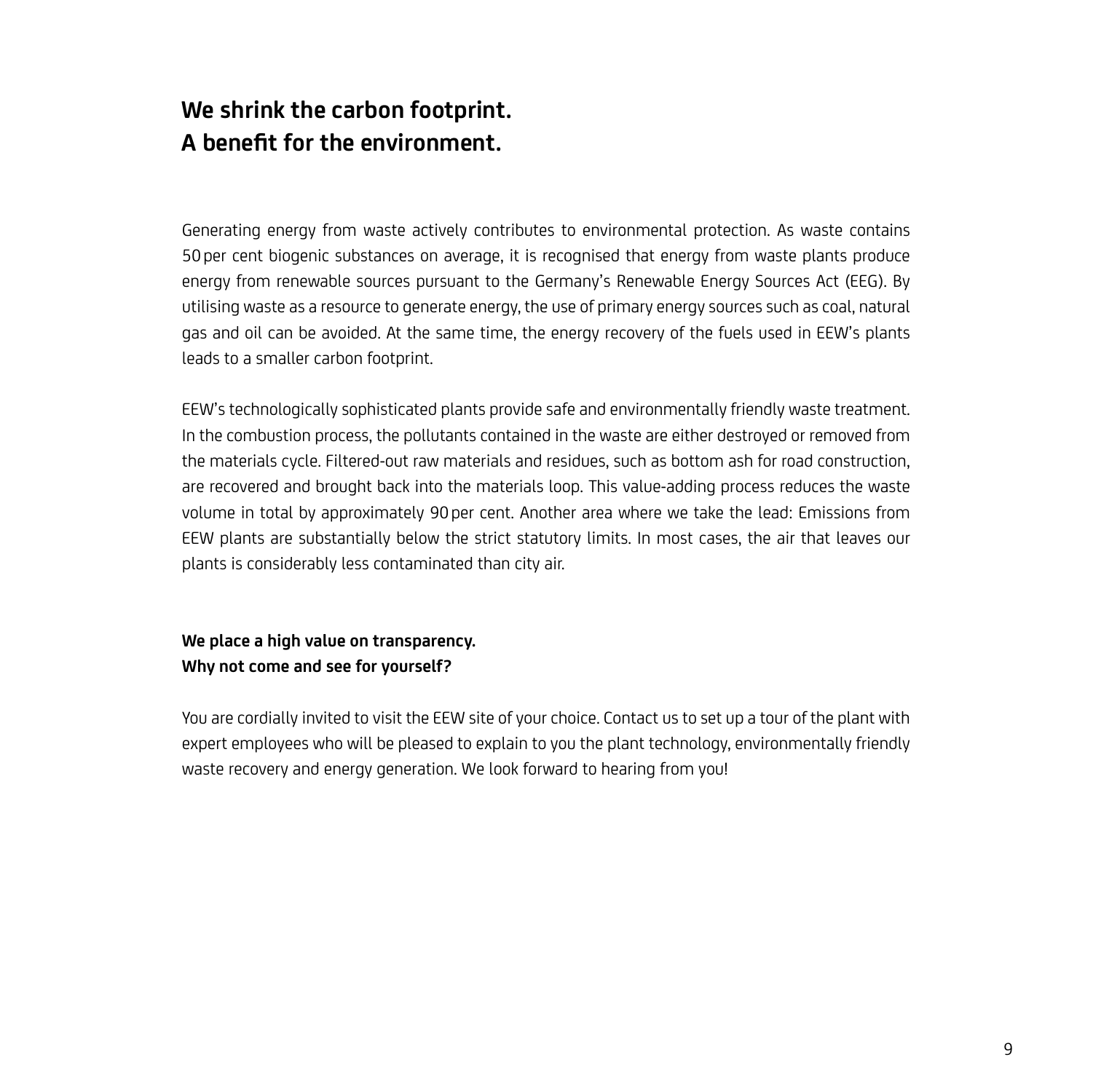### **Our plants**

#### **Andernach**



**IHKW Industrieheizkraftwerk Andernach GmbH** Koblenzer Straße 141 56626 Andernach Germany T +49 2632 49859-0 F +49 2632 49859-299 andernach@eew-energyfromwaste.com

### **Delfzijl (Netherlands)**



#### **EEW Energy from Waste Delfzijl B.V.** Oosterhorn 38 9936 HD Farmsum Netherlands T +31 596 674-000 F +31 596 674-394 delfzijl@eew-energyfromwaste.com

#### **Technical data**

| Commissioning              | 2008/2009                                              |
|----------------------------|--------------------------------------------------------|
| Capacity                   | 140,000 tonnes RDF/year                                |
| Number of combustion lines | 1                                                      |
| Waste bunker capacity      | 6,260 cubic metres $\approx$ 2,191 tonnes              |
| Calorific range of waste   | 11 - 15 megajoules/kilograms                           |
| Electricity generation     | 74,000 megawatt hours/year $\approx$ 21,000 households |
| Process steam generation   | 297,000 megawatt hours/year                            |

| Commissioning               | 2010/2019                                               |
|-----------------------------|---------------------------------------------------------|
| Capacity                    | 576,000 tonnes/year                                     |
| Number of combustion lines  | 3                                                       |
| Waste bunker capacity       | 15,000 cubic metres $\approx$ 13,500 tonnes             |
| Calorific range of waste    | 8 - 16 megajoules/kilograms                             |
| Electricity generation      | 191,000 megawatt hours/year $\approx$ 55,000 households |
| Process steam generation    | 796,000 megawatt hours/year                             |
| District heating generation | 8,000 megawatt hours/year                               |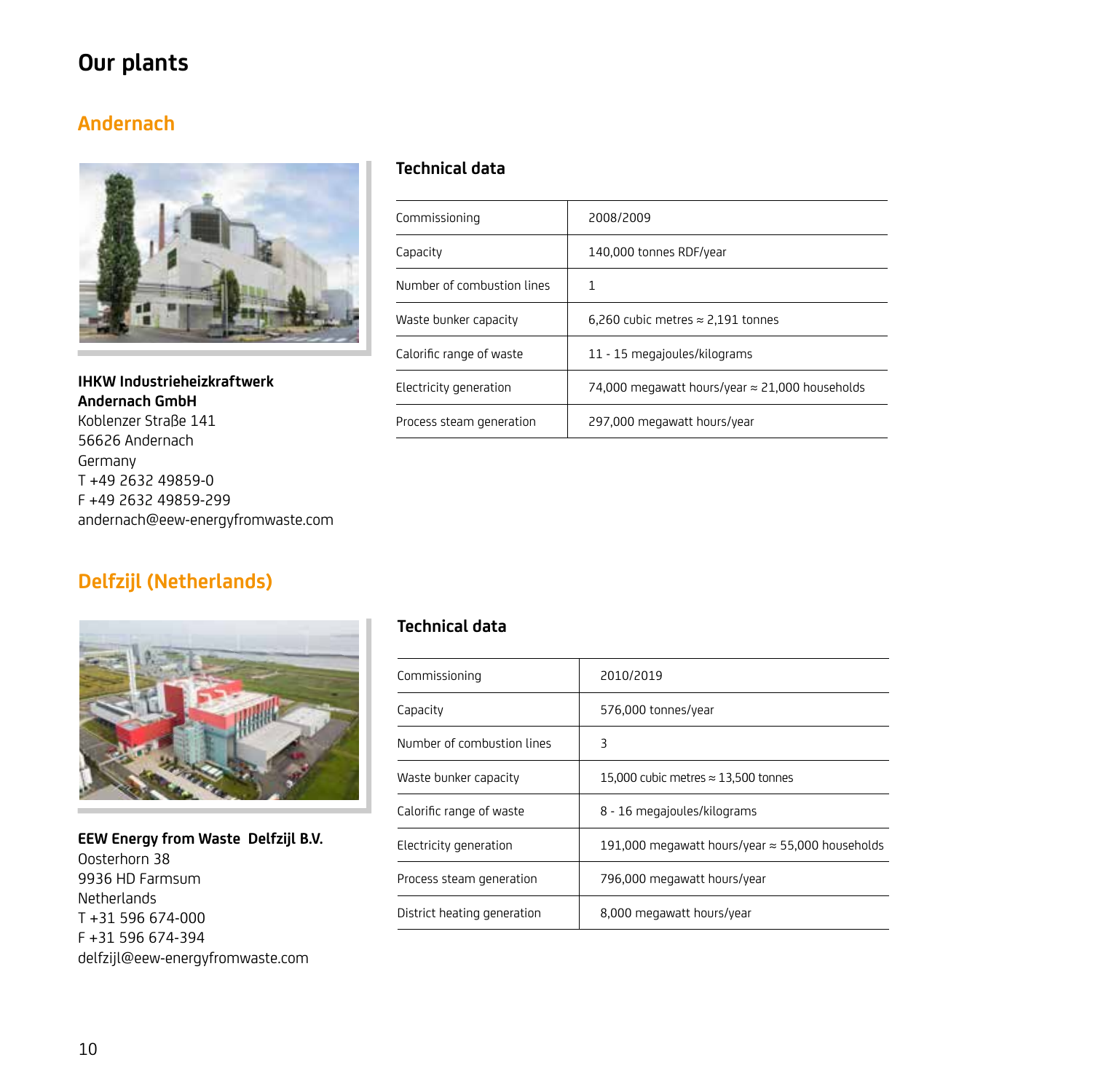#### **Eschbach (Breisgau)**



**EEW Energy from Waste Saarbrücken GmbH - TREA Breisgau** Heitersheimer Straße 2 79427 Eschbach Germany T +49 7634 5079-0 F +49 7634 5079-135 breisgau@eew-energyfromwaste.com

#### **Technical data**

| Commissioning               | 2005                                                    |
|-----------------------------|---------------------------------------------------------|
| Capacity                    | 175,000 tonnes/year                                     |
| Number of combustion lines  | 1                                                       |
| Waste bunker capacity       | 10,000 cubic metres $\approx$ 5,000 tonnes              |
| Calorific range of waste    | 7 - 16 megajoules/kilograms                             |
| Electricity generation      | 130,000 megawatt hours/year $\approx$ 37,000 households |
| District heating generation | 14,000 megawatt hours/year                              |

### **Göppingen**



**EEW Energy from Waste Göppingen GmbH** Iltishofweg 40 73037 Göppingen Germany T +49 7161 6716-121 F +49 7161 6716-210 goeppingen@eew-energyfromwaste.com

| Commissioning                     | 1975                                           |
|-----------------------------------|------------------------------------------------|
| Commissioning<br>replacement line | 1998                                           |
| Capacity                          | 168,000 tonnes/year - 3 year average           |
| Number of combustion lines        | 1                                              |
| Waste bunker capacity             | 6,400 cubic metres $\approx$ 3,200 tonnes      |
| Calorific range of waste          | 9 - 11 megajoules/kilograms                    |
| Electricity generation            | 75,000 megawatt hours/year ≈ 21,000 households |
| District heating generation       | 59,000 megawatt hours/year                     |
|                                   |                                                |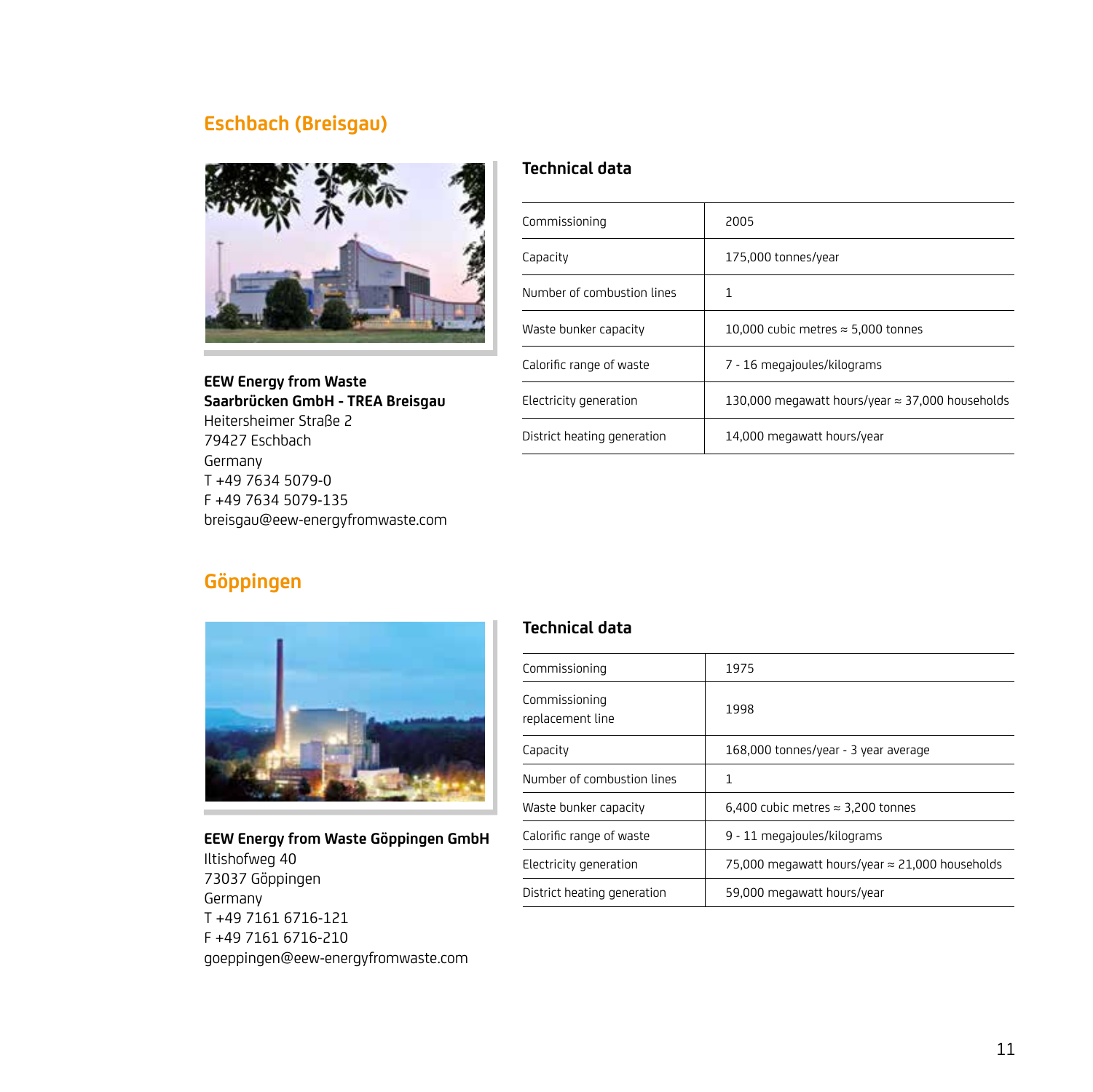#### **Großräschen**



**EEW Energy from Waste Großräschen GmbH** Bergmannstraße 29 01983 Großräschen Germany T +49 35753 377-50 F +49 35753 377-52 grossraeschen@eew-energyfromwaste.com

#### **Technical data**

| Commissioning               | 2008                                                    |
|-----------------------------|---------------------------------------------------------|
| Capacity                    | 292,500 tonnes/year                                     |
| Number of combustion lines  |                                                         |
| Waste bunker capacity       | 12,000 cubic metres $\approx$ 6,000 tonnes              |
| Calorific range of waste    | 8 - 18 megajoules/kilograms                             |
| Electricity generation      | 171,000 megawatt hours/year $\approx$ 49,000 households |
| District heating generation | 3.000 megawatt hours/year                               |

#### **Hannover**



#### **EEW Energy from Waste Hannover GmbH** Moorwaldweg 310 30659 Hannover Germany T +49 511 336397-0 F +49 511 336397-90 hannover@eew-energyfromwaste.com

| Commissioning               | 2005                                            |
|-----------------------------|-------------------------------------------------|
| Capacity                    | 280,000 tonnes/year                             |
| Number of combustion lines  | 2                                               |
| Waste bunker capacity       | 10,000 cubic metres $\approx$ 5,000 tonnes      |
| Calorific range of waste    | 8 - 17 megajoules/kilograms                     |
| Electricity generation      | 184,000 megawatt hours/year ≈ 53,000 households |
| District heating generation | 99,000 megawatt hours/year                      |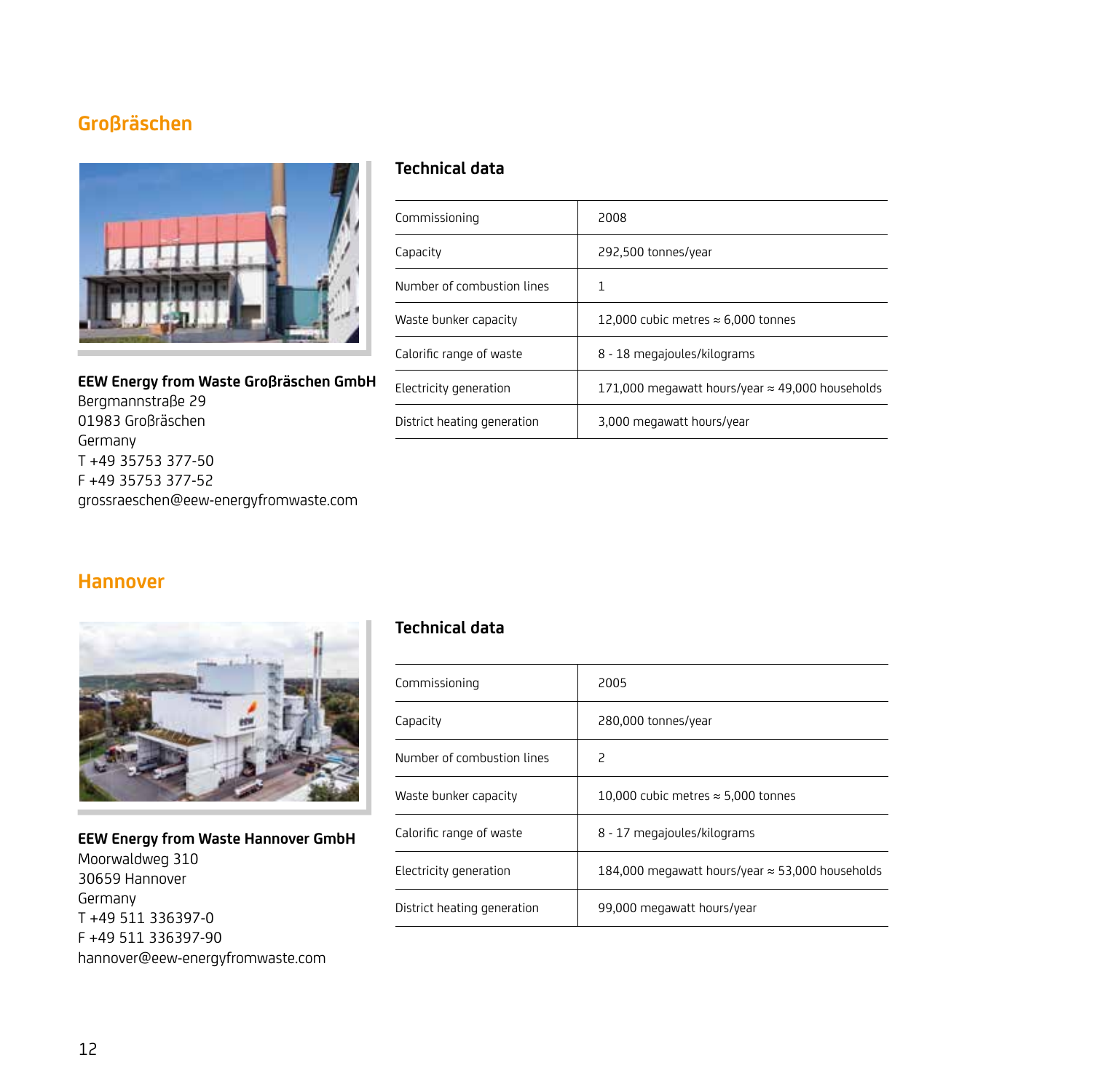#### **Helmstedt**



**EEW Energy from Waste Helmstedt GmbH** Am Kraftwerk 2 38372 Büddenstedt Germany T +49 5351 18-2335 F +49 5351 18-2379 helmstedt@eew-energyfromwaste.com

#### **Technical data**

| Commissioning              | 1998                                                    |
|----------------------------|---------------------------------------------------------|
| Enlargement                | 2005                                                    |
| Capacity                   | 525,000 tonnes/year                                     |
| Number of combustion lines | 3                                                       |
| Waste bunker capacity      | 20.000 cubic metres $\approx$ 10.000 tonnes             |
| Calorific range of waste   | 7 - 12 megajoules/kilograms                             |
| Electricity generation     | 308,000 megawatt hours/year $\approx$ 88,000 households |

#### **Heringen**



**EEW Energy from Waste Heringen GmbH** In der Aue 3 36266 Heringen (Werra) Germany T +49 6624 54210-13 F +49 6624 54210-20 heringen@eew-energyfromwaste.com

| Commissioning              | 2009                                                  |
|----------------------------|-------------------------------------------------------|
| Capacity                   | 297,600 tonnes/year                                   |
| Number of combustion lines | 2                                                     |
| Waste bunker capacity      | 15.000 cubic metres $\approx$ 7.500 tonnes            |
| Calorific range of waste   | 8 - 18 megajoules/kilograms                           |
| Electricity generation     | 10,000 megawatt hours/year $\approx$ 3,000 households |
| Process steam generation   | 953,000 megawatt hours/year                           |
|                            |                                                       |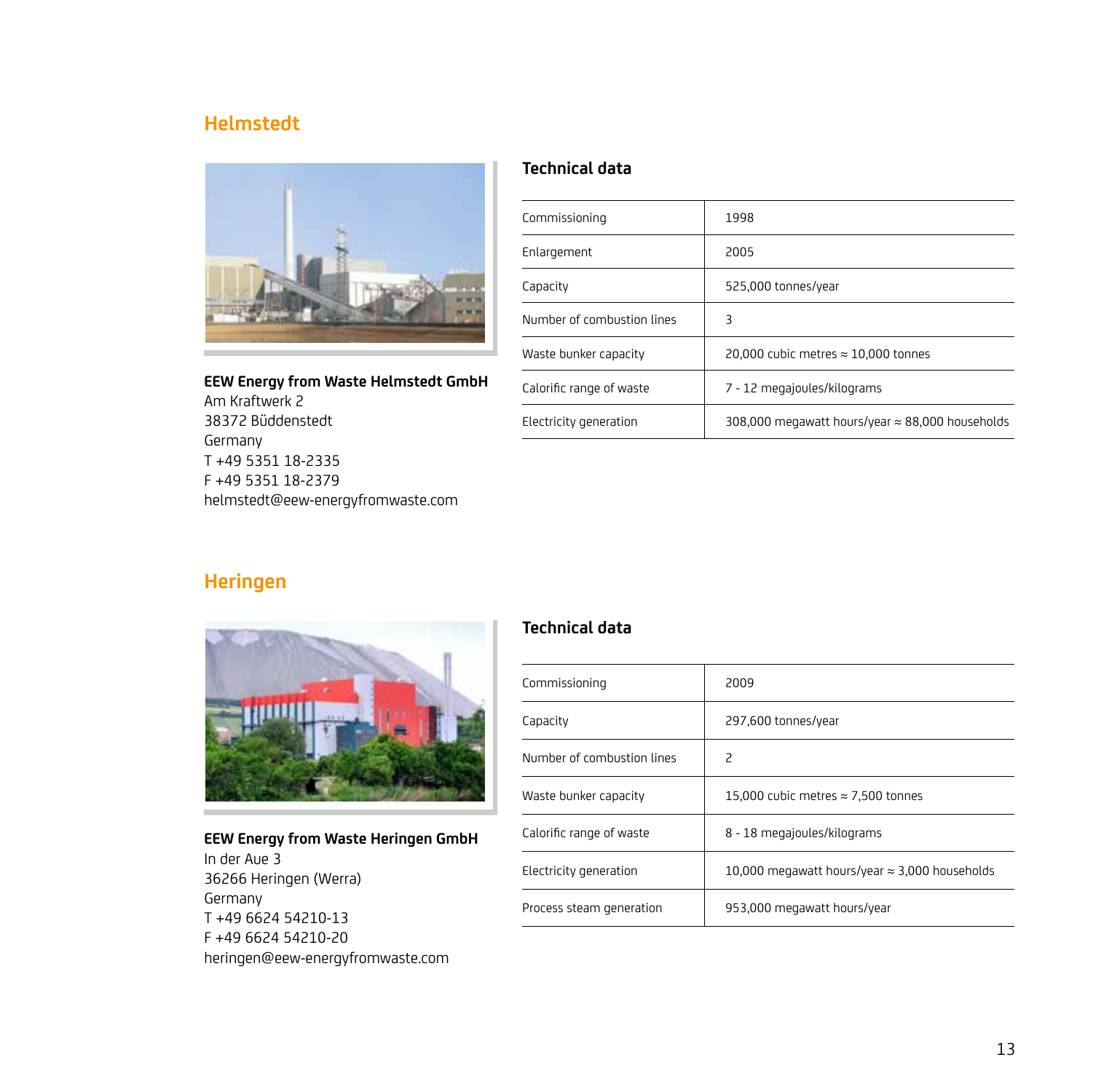#### **Knapsack (Hürth)**



**EEW Energy from Waste Saarbrücken GmbH - EBKW Knapsack** Industriestraße 300 50354 Hürth Germany T +49 2233 92844-114 F +49 2233 92844-111 knapsack@eew-energyfromwaste.com

#### **Leudelange (Luxembourg)**



#### **EEW Energy from Waste Leudelange S.à r.l.** 100, route de Bettembourg

3346 Leudelange Luxembourg T +352 37 8541-1 F +352 37 8689 leudelange@eew-energyfromwaste.com

#### **Technical data**

| Commissioning              | 2009                                                    |
|----------------------------|---------------------------------------------------------|
| Capacity                   | 320,000 tonnes/year                                     |
| Number of combustion lines | 2                                                       |
| Waste bunker capacity      | 17,000 cubic metres $\approx$ 10,000 tonnes             |
| Calorific range of waste   | 11 - 17 megajoules/kilograms                            |
| Electricity generation     | 140,000 megawatt hours/year $\approx$ 40,000 households |
| Process steam generation   | 363,000 megawatt hours/year                             |

| Commissioning               | 2010                                                    |
|-----------------------------|---------------------------------------------------------|
| Capacity                    | 170,000 tonnes/year                                     |
| Number of combustion lines  | 1                                                       |
| Waste bunker capacity       | 13,000 cubic metres $\approx$ 7,500 tonnes              |
| Calorific range of waste    | 8 - 14 megajoules/kilograms                             |
| Electricity generation      | 115,000 megawatt hours/year $\approx$ 33,000 households |
| District heating generation | 31,000 megawatt hours/year                              |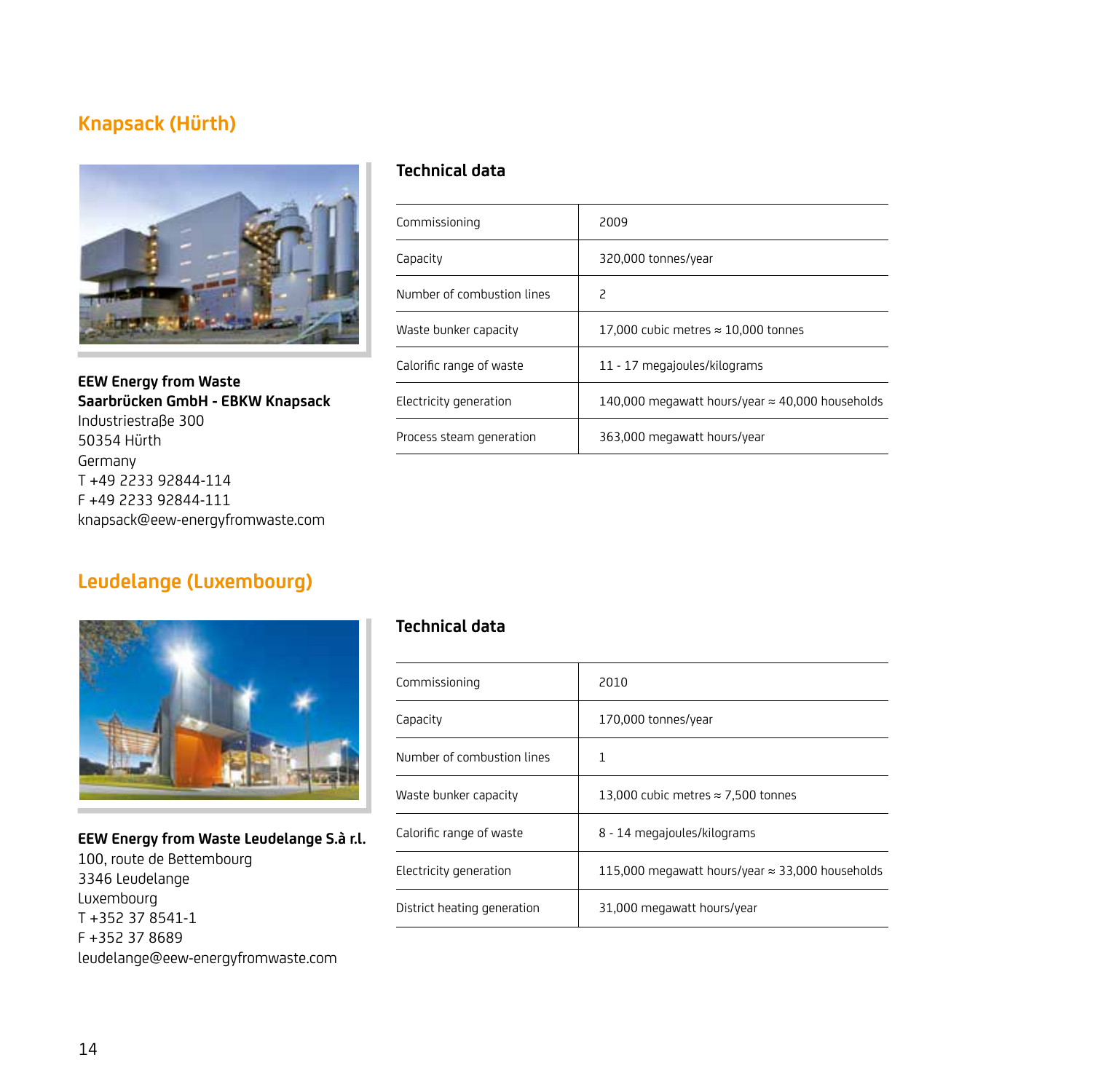#### **Magdeburg-Rothensee**



#### **MHKW Rothensee GmbH**

Kraftwerk-Privatweg 7 39126 Magdeburg Germany T +49 391 587-2534 F +49 391 587-1764 info@mhkw-rothensee.de

#### **Technical data**

| Commissioning               | 2005/2006                                                |
|-----------------------------|----------------------------------------------------------|
| Capacity                    | 660,000 tonnes/year                                      |
| Number of combustion lines  | 4                                                        |
| Waste bunker capacity       | 24,000 cubic metres $\approx$ 12,000 tonnes              |
| Calorific range of waste    | 7.5 - 15 megajoules/kilograms                            |
| Electricity generation      | 387,000 megawatt hours/year $\approx$ 111,000 households |
| District heating generation | 437,000 megawatt hours/year                              |

#### **Neunkirchen**



#### **EEW Energy from Waste Saarbrücken GmbH - AHKW Neunkirchen**

Am Blücherflöz 12 66538 Neunkirchen Germany T +49 6821 8698-0 F +49 6821 8698-119 neunkirchen@eew-energyfromwaste.com

| Commissioning               | 1969                                                   |
|-----------------------------|--------------------------------------------------------|
| Renewal                     | 1996 - 2001                                            |
| Optimization                | 2010 - 2011                                            |
| Capacity                    | 160,000 tonnes/year                                    |
| Number of combustion lines  | 2                                                      |
| Waste bunker capacity       | 4,000 cubic metres $\approx$ 2,500 tonnes              |
| Calorific range of waste    | 7.5 - 12.5 megajoules/kilograms                        |
| Electricity generation      | 76,000 megawatt hours/year $\approx$ 22,000 households |
| District heating generation | 27,000 megawatt hours/year                             |
|                             |                                                        |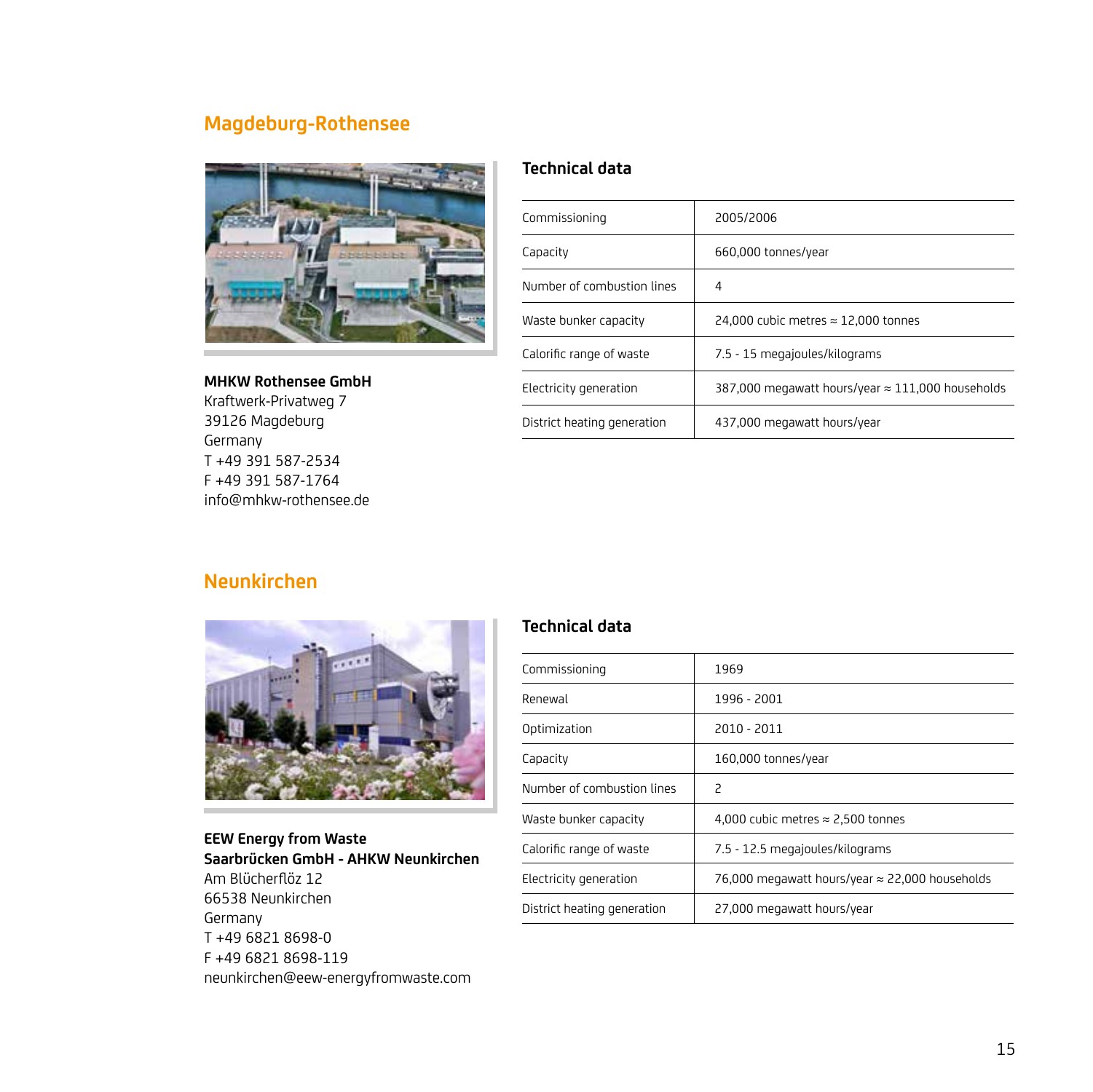#### **Pirmasens**



**EEW Energy from Waste Saarbrücken GmbH - MHKW Pirmasens** Staffelberg 2 - 4 66954 Pirmasens Germany T +49 6331 5536-0 F +49 6331 5536-60 pirmasens@eew-energyfromwaste.com

#### **Technical data**

| Commissioning               | 1999                                                   |
|-----------------------------|--------------------------------------------------------|
| Capacity                    | 180,000 tonnes/year                                    |
| Number of combustion lines  | 2                                                      |
| Waste bunker capacity       | 5,300 cubic metres $\approx$ 3,000 tonnes              |
| Calorific range of waste    | 7 - 15 megajoules/kilograms                            |
| Electricity generation      | 98,000 megawatt hours/year $\approx$ 28,000 households |
| District heating generation | 38,000 megawatt hours/year                             |

### **Premnitz**



#### **EEW Energy from Waste Premnitz GmbH** Dr.-Herbert-Rein-Straße 1 14727 Premnitz

Germany T +49 3386 21387-3370 F +49 3386 21387-3352 premnitz@eew-energyfromwaste.com

| Commissioning               | 2008/2021                                              |
|-----------------------------|--------------------------------------------------------|
| Capacity                    | 300,000 tonnes/year                                    |
| Number of combustion lines  | 2                                                      |
| Waste bunker capacity       | 18,000 cubic metres $\approx$ 9,000 tonnes             |
| Calorific range of waste    | 8.5 - 16 megajoules/kilograms                          |
| Electricity generation      | 80,000 megawatt hours/year $\approx$ 23,000 households |
| District heating generation | 207,000 megawatt hours/year                            |
| Process steam generation    | 127,000 megawatt hours/year                            |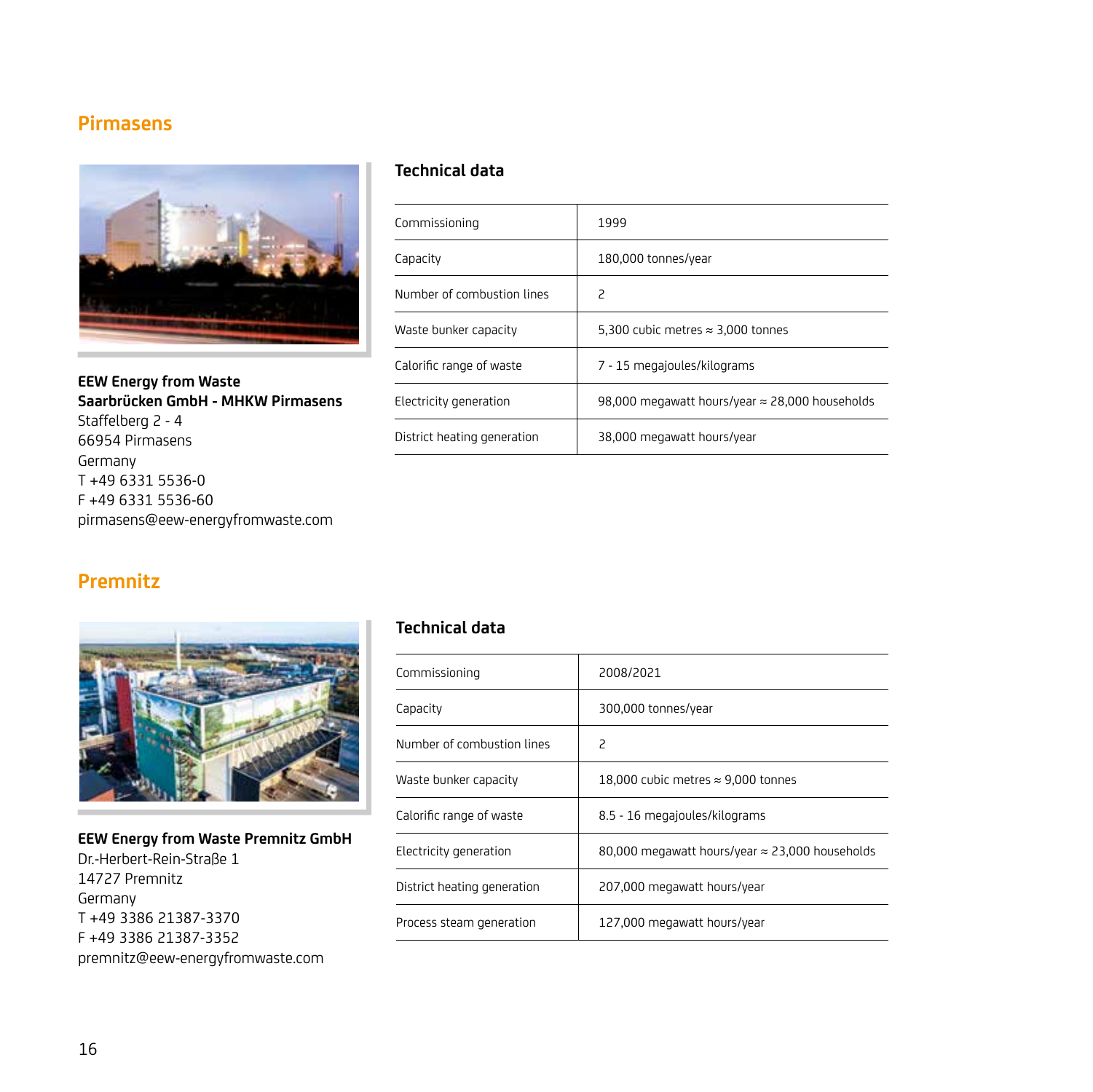#### **Schwedt**



**Kraftwerk Schwedt GmbH & Co. KG** Kuhheide 34 16303 Schwedt Germany T +49 3332 5814-120 F +49 3332 5814-250 schwedt@eew-energyfromwaste.com

#### **Technical data**

| Commissioning              | 2011                                                    |
|----------------------------|---------------------------------------------------------|
| Capacity                   | 330,000 tonnes/year                                     |
| Number of combustion lines |                                                         |
| Waste bunker capacity      | 17.000 cubic metres $\approx$ 5.000 tonnes              |
| Calorific range of waste   | 8 - 25 megajoules/kilograms                             |
| Electricity generation     | 174,000 megawatt hours/year $\approx$ 50,000 households |
| Process steam generation   | 664,000 megawatt hours/year                             |

#### **Stapelfeld**



**EEW Energy from Waste Stapelfeld GmbH**

Ahrensburger Weg 4 22145 Stapelfeld Germany T +49 40 67576-0 F +49 40 67576-549 stapelfeld@eew-energyfromwaste.com

| Commissioning               | 1979                                                    |
|-----------------------------|---------------------------------------------------------|
| Capacity                    | 350,000 tonnes/year                                     |
| Number of combustion lines  | 2                                                       |
| Waste bunker capacity       | 12.000 cubic metres $\approx 6.000$ tonnes              |
| Calorific range of waste    | 7.5 - 12.5 megajoules/kilograms                         |
| Electricity generation      | 113,000 megawatt hours/year $\approx$ 32,000 households |
| District heating generation | 229,000 megawatt hours/year                             |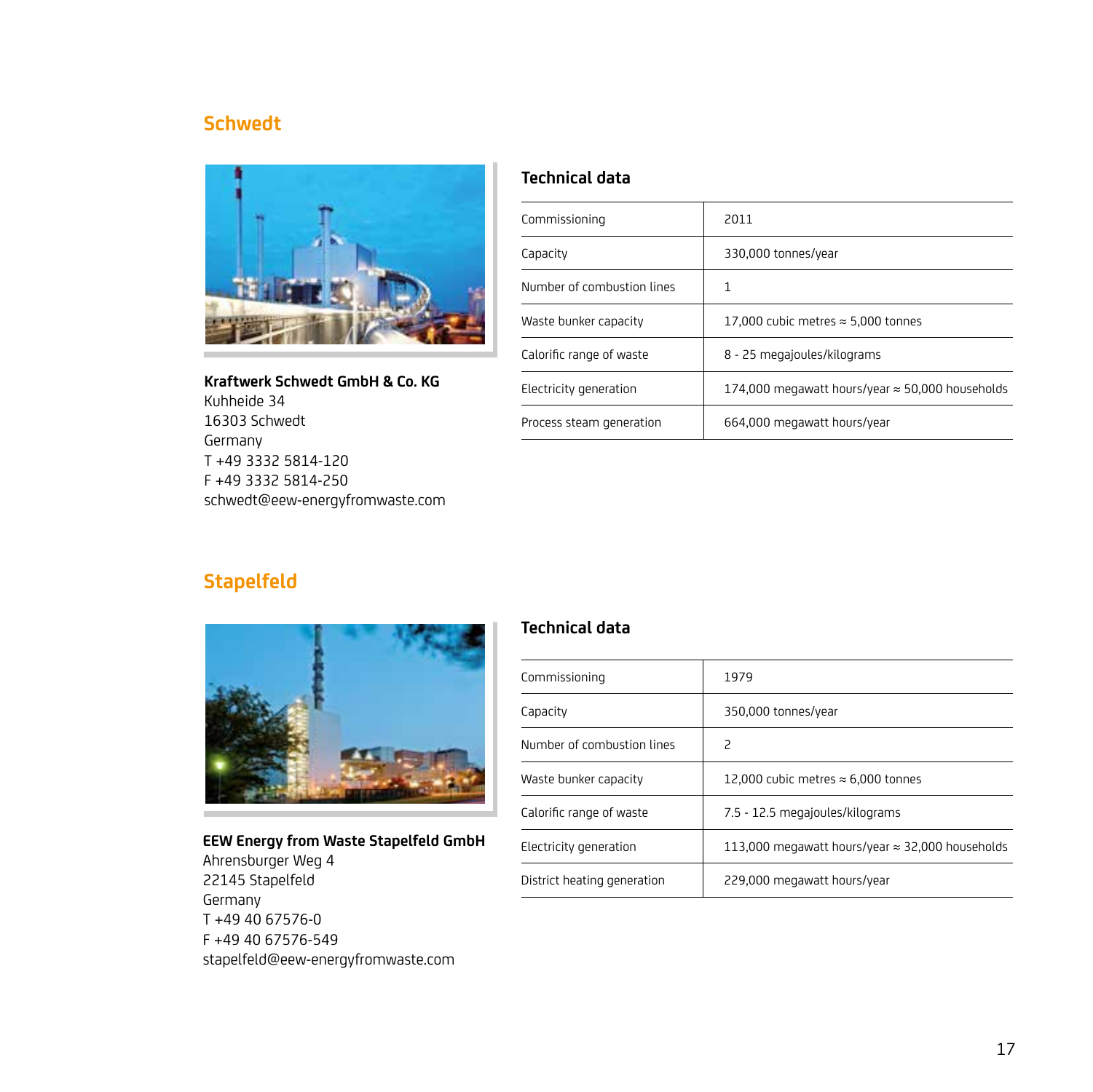#### **Stavenhagen**



**EEW Energy from Waste Stavenhagen GmbH & Co. KG** Schultetusstraße 43 b 17153 Stavenhagen Germany T +49 39954 2462-0 F +49 39954 2462-16 stavenhagen@eew-energyfromwaste.com

| Commissioning              | 2007                                                   |
|----------------------------|--------------------------------------------------------|
| Capacity                   | 150,000 tonnes/year                                    |
| Number of combustion lines |                                                        |
| Waste bunker capacity      | 5,000 cubic metres $\approx$ 2,500 tonnes              |
| Calorific range of waste   | 11 - 18 megajoules/kilograms                           |
| Electricity generation     | 60,000 megawatt hours/year $\approx$ 17,000 households |
| Process steam generation   | 89,000 megawatt hours/year                             |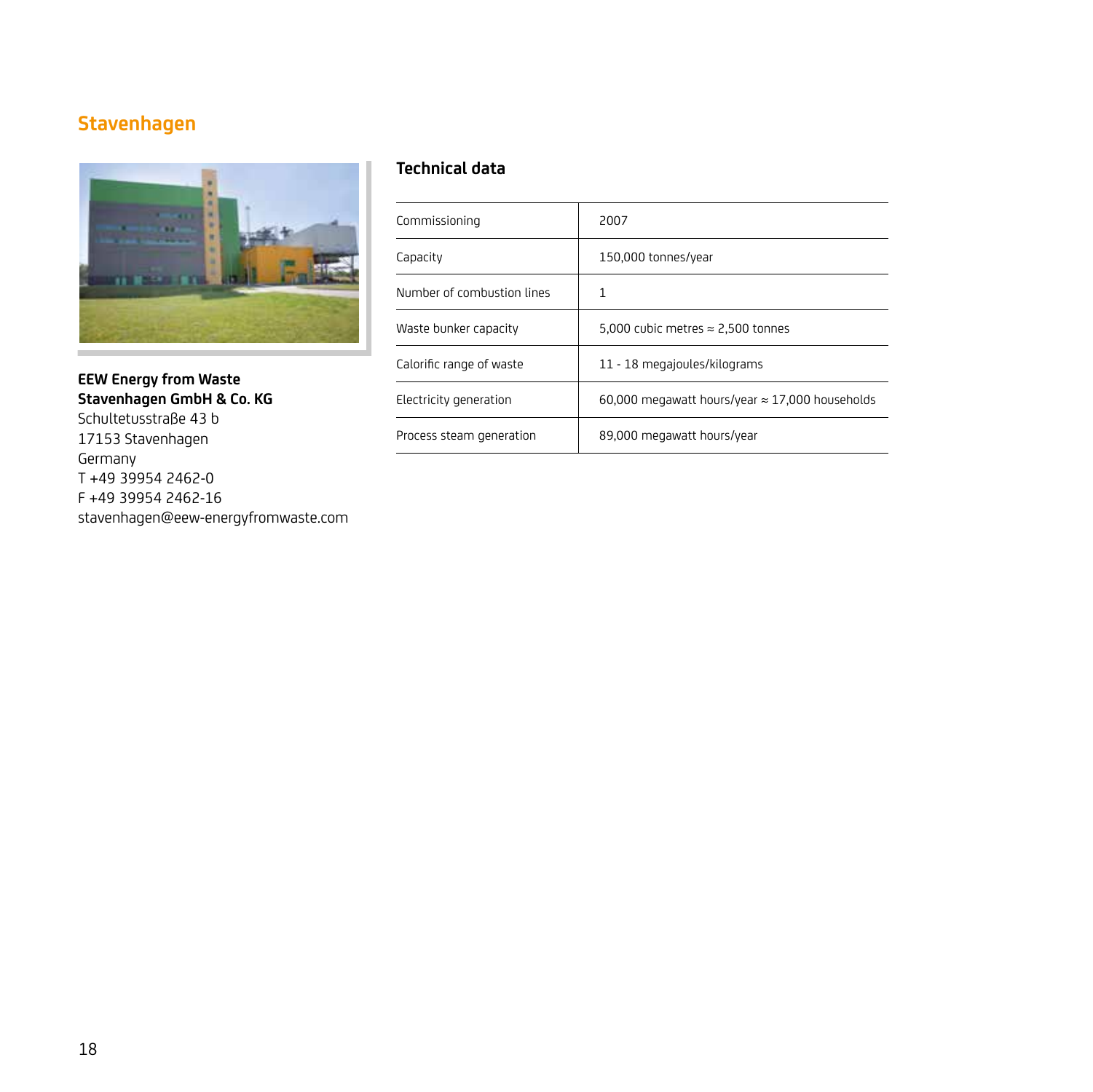#### **EEW Energy from Waste GmbH**

Schöninger Straße 2 - 3 38350 Helmstedt Germany T +49 5351 18-0 F +49 5351 18-2522 info@eew-energyfromwaste.com

#### **EEW Energy from Waste GmbH**

Berliner Freiheit 2 10785 Berlin Germany T +49 30 660068-0 F +49 30 660068-100 berlin@eew-energyfromwaste.com

#### **EEW Energy from Waste Polska Sp. z o.o.**

ul. Polna 11 00-633 Warszawa Poland polska@eew-energyfromwaste.com

#### **EEW Energy from Waste Saarbrücken GmbH**

Am Blücherflöz 12 66538 Neunkirchen Germany T +49 6821 8698-0 F +49 6821 8698-119 neunkirchen@eew-energyfromwaste.com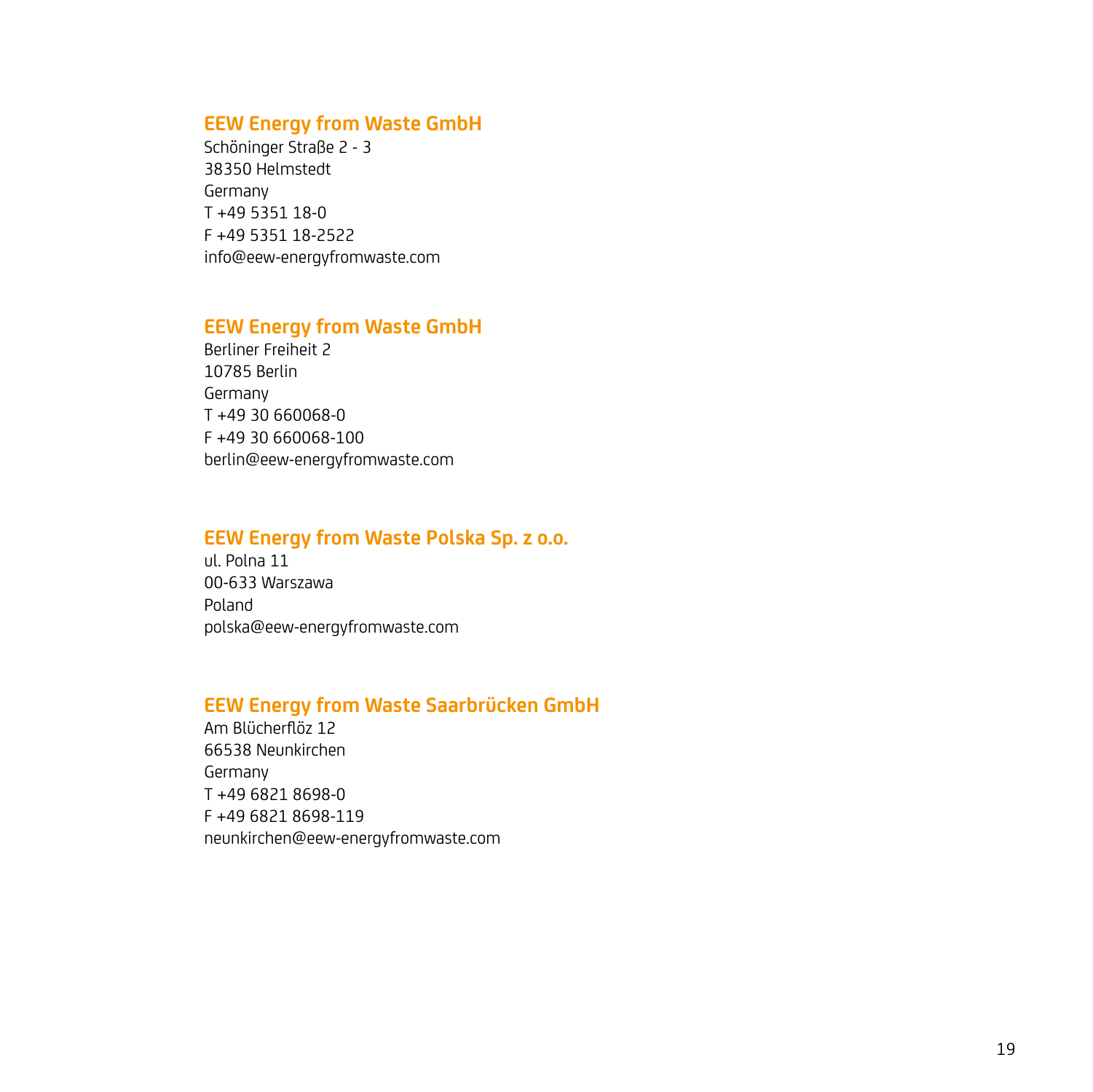## **Taking the lead with excellent services.**

Measurable quality is also reflected in certifications. They underline the excellent collaboration and the outstanding performance of our plants and our company headquarters.

- Certified quality management system (ISO 9001)
- Certified occupational safety management system (ISO 45001)
- Certified environmental management system (ISO 14001)
- Certified energy management system (ISO 50001)
- Our plants are also certified waste management facilities pursuant to the Waste Management Facility Regulation (EfbV)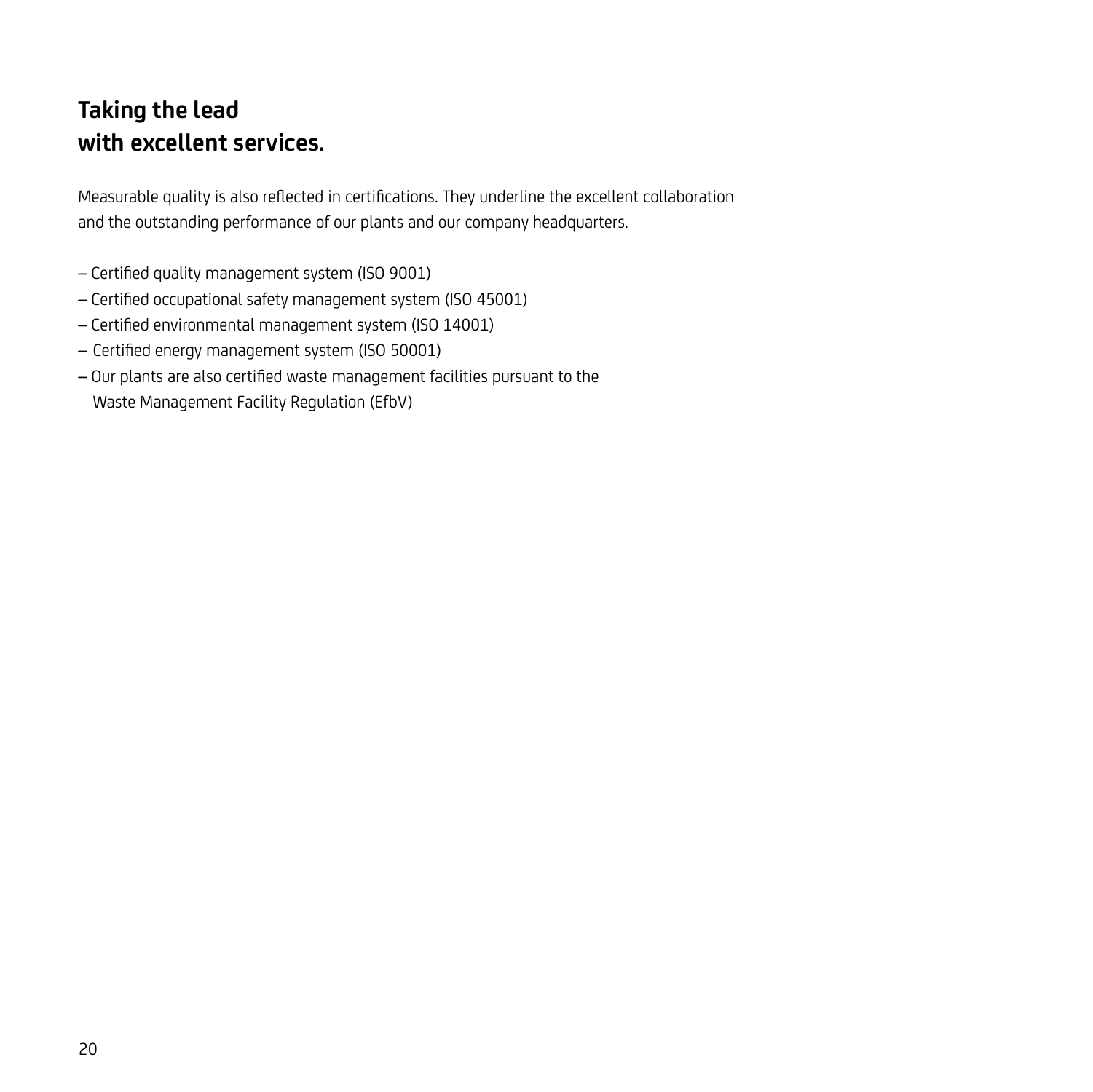

EEW Energy from Waste GmbH Schöninger Straße 2 - 3 38350 Helmstedt Germany

T +49 5351 18-0 F +49 5351 18-2522

info@eew-energyfromwaste.com www.eew-energyfromwaste.com

2022-04